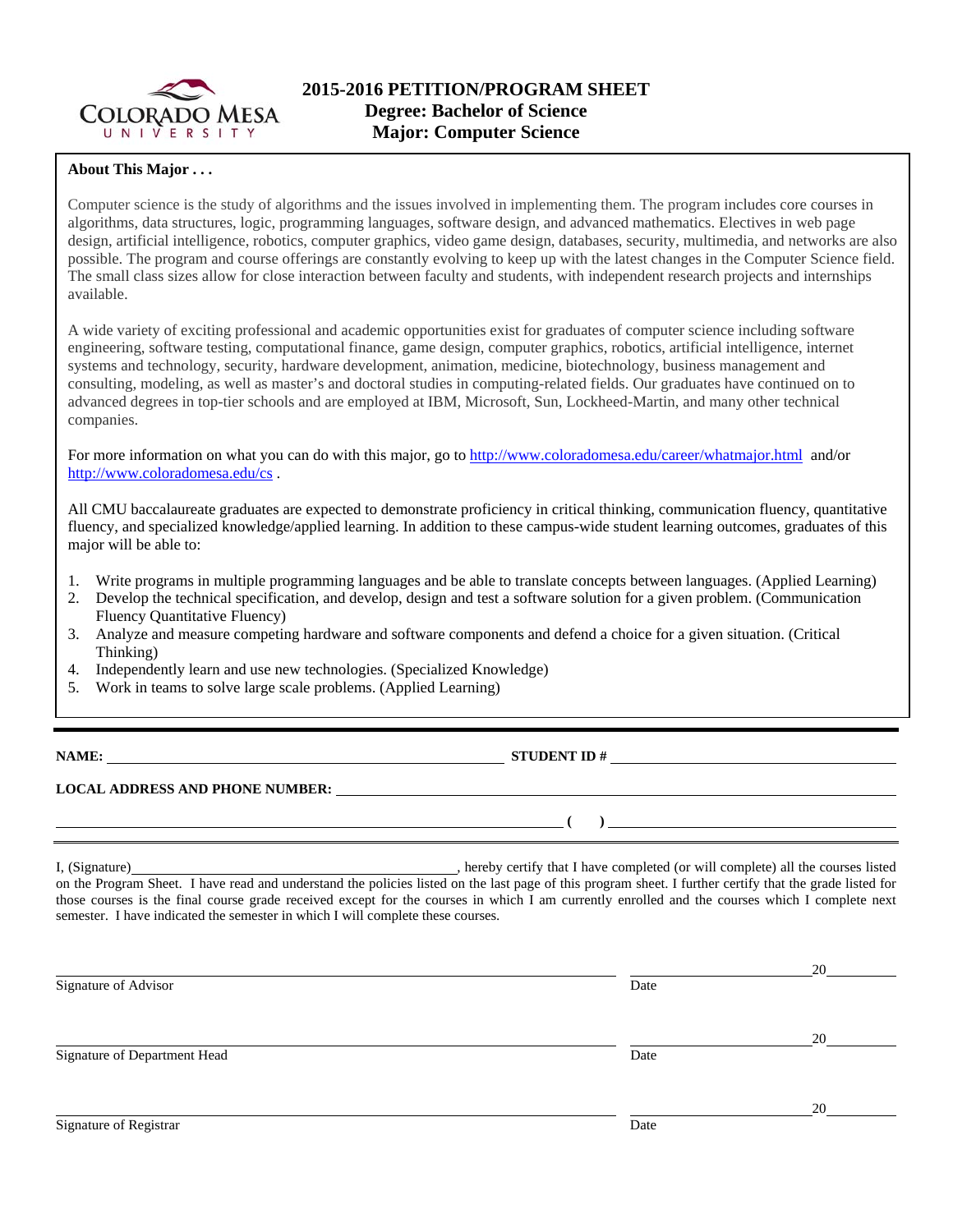#### **DEGREE REQUIREMENTS:**

- 120 semester hours total (Students must complete a minimum of 30 of the last 60 hours of credit at CMU, with at least 15 semester hours in major discipline courses numbered 300 or higher).
- 40 upper division credits (A minimum of 15 taken at the 300-400 course levels within the major at CMU).
- Pre-collegiate courses (usually numbered below 100) cannot be used for graduation.
- 2.00 cumulative GPA or higher in all CMU coursework
- 2.50 cumulative GPA or higher in coursework toward the major content area. No more than one "D" may be used in completing major requirements.
- When filling out the program sheet a course can be used only once.
- A student must follow the CMU graduation requirements either from 1) the program sheet for the major in effect at the time the student officially declares a major; or 2) a program sheet for the major approved for a year subsequent to the year during which the student officially declares the major and is approved for the student by the department head. Because a program may have requirements specific to the degree, the student should check with the faculty advisor for additional criteria. It is the student's responsibility to be aware of, and follow, all requirements for the degree being pursued. Any exceptions or substitutions must be approved by the student's faculty advisor and Department Head.
- See the "Undergraduate Graduation Requirements" in the catalog for additional graduation information.
- Essential Learning Capstone should be completed between 45 and 75 hours.
- See the "Undergraduate Graduation Requirements" in the catalog for additional graduation information.

**ESSENTIAL LEARNING REQUIREMENTS** (31 semester hours): See the current catalog for a list of courses that fulfill the requirements below. If a course is an Essential Learning option and a requirement for your major, you must use it to fulfill the major requirement and make a different selection for the Essential Learning requirement.

| Course No Title                                                                                                                                                                                                                |            | Sem.hrs Grade Term/Trns |
|--------------------------------------------------------------------------------------------------------------------------------------------------------------------------------------------------------------------------------|------------|-------------------------|
| <b>English</b> (6 semester hours, must receive a grade of "C" or better and<br>must be completed by the time the student has 60 semester hours.)<br><b>ENGL 111 English Composition</b><br><b>ENGL 112 English Composition</b> | 3<br>3     |                         |
| <b>Math</b> (3 semester hours, must receive a grade of " $C$ " or better, must be<br>completed by the time the student has 60 semester hours.)<br>MATH 151 Calculus I<br>OR.<br>MATH 135 Engineering Calculus I                | 5*<br>$4*$ |                         |
| *3 credits apply to the Essential Learning requirements and 2/1 credits<br>apply to Foundation Courses                                                                                                                         |            |                         |
| <b>Humanities</b> (3 semester hours)                                                                                                                                                                                           |            |                         |
| Social and Behavioral Sciences (6 semester hours)                                                                                                                                                                              |            |                         |
| <b>Natural Sciences</b> (7 semester hours, one course must include a lab)                                                                                                                                                      |            |                         |

\_\_\_\_\_\_ \_\_\_L \_\_\_\_\_\_\_\_\_\_\_\_\_\_\_\_\_\_\_\_\_\_\_\_ \_\_\_\_ \_\_\_\_\_ \_\_\_\_\_\_\_\_

**History** (3 semester hours)

 $HIST \quad \_\_\_\_\_\_\_$ 

Course No Title Sem.hrs Grade Term/Trns

**Fine Arts** (3 semester hours)

| <b>WELLNESS REQUIREMENT</b> (minimum of 2 semester hours) |  |
|-----------------------------------------------------------|--|
|-----------------------------------------------------------|--|

| <b>KINE 100</b> | Health and Wellness |  |  |
|-----------------|---------------------|--|--|
| KINA            |                     |  |  |

\_\_\_\_\_\_ \_\_\_\_ \_\_\_\_\_\_\_\_\_\_\_\_\_\_\_\_\_\_\_\_\_\_\_\_ \_\_\_\_ \_\_\_\_\_ \_\_\_\_\_\_\_\_

## **ESSENTIAL LEARNING CAPSTONE** (4 semester hours)

| <b>ESSL 290</b>        | <b>Maverick Milestone</b>                        |      |  |
|------------------------|--------------------------------------------------|------|--|
|                        | (see English $\&$ math pre-reqs) 3               |      |  |
| <b>ESSL 200</b>        | Essential Speech (co-requisite) 1                |      |  |
|                        | <b>FOUNDATION COURSES</b> (16-18 semester hours) |      |  |
| <b>CSCI 111</b>        | CS1: Foundations of                              |      |  |
|                        | Computer Science                                 | 4    |  |
| <b>CSCI 112</b>        | CS <sub>2</sub> : Data Structures                | 4    |  |
| <b>MATH 151</b><br>OR. | Calculus I                                       | $2*$ |  |
| <b>MATH 135</b>        | Engineering Calculus I                           | $1*$ |  |
| <b>MATH 152</b><br>OR. | Calculus II                                      | 5    |  |
| <b>MATH 136</b>        | Engineering Calculus II                          | 4    |  |
| <b>STAT 200</b>        | Probability & Statistics                         | 3    |  |

#### **COMPUTER SCIENCE MAJOR REQUIREMENTS**

(41-42 semester hours) A 2.50 GPA is required in the major courses. No more than one "D" may be used in completing major requirements.

| CSCI 241            | Computer Architecture &         |       |  |
|---------------------|---------------------------------|-------|--|
|                     | <b>Assembly Language</b>        |       |  |
| <b>CSCI 250</b>     | CS3: Intro to Algorithms        |       |  |
| <b>CSCI 310</b>     | <b>Advanced Programming:</b>    | $4**$ |  |
|                     |                                 |       |  |
| <b>CSCI 330</b>     | <b>Programming Languages</b>    | 3     |  |
| <b>CSCI 470</b>     | <b>Operating Systems Design</b> |       |  |
| CSCI 484            | <b>Computer Networks</b>        |       |  |
| CSCI <sub>490</sub> | Software Engineering            |       |  |
| <b>MATH 369</b>     | Discrete Structures I           |       |  |
|                     |                                 |       |  |

\*\*CSCI 310 is offered for different languages for 1-3 credit hours. A student may meet the required in any combination number of languages/courses/hours, to reach a total minimum of 4 hrs taken. No language may be counted for credit more than once.

**Five courses from Computer Science Choice List below:** (15-16 semester hours)

**Electives** (All college level courses appearing on your final transcript, **not listed above** that will bring your total semester hours to 120 hours.) (23–26 semester hours; 5-6 hours of upper division may be needed.) \_\_\_\_\_\_ \_\_\_\_ \_\_\_\_\_\_\_\_\_\_\_\_\_\_\_\_\_\_\_\_\_\_\_\_ \_\_\_\_ \_\_\_\_\_ \_\_\_\_\_\_\_\_

\_\_\_\_\_\_ \_\_\_\_ \_\_\_\_\_\_\_\_\_\_\_\_\_\_\_\_\_\_\_\_\_\_\_\_ \_\_\_\_ \_\_\_\_\_ \_\_\_\_\_\_\_\_ \_\_\_\_\_\_ \_\_\_\_ \_\_\_\_\_\_\_\_\_\_\_\_\_\_\_\_\_\_\_\_\_\_\_\_ \_\_\_\_ \_\_\_\_\_ \_\_\_\_\_\_\_\_ \_\_\_\_\_\_ \_\_\_\_ \_\_\_\_\_\_\_\_\_\_\_\_\_\_\_\_\_\_\_\_\_\_\_\_ \_\_\_\_ \_\_\_\_\_ \_\_\_\_\_\_\_\_ \_\_\_\_\_\_ \_\_\_\_ \_\_\_\_\_\_\_\_\_\_\_\_\_\_\_\_\_\_\_\_\_\_\_\_ \_\_\_\_ \_\_\_\_\_ \_\_\_\_\_\_\_\_ \_\_\_\_\_\_ \_\_\_\_ \_\_\_\_\_\_\_\_\_\_\_\_\_\_\_\_\_\_\_\_\_\_\_\_ \_\_\_\_ \_\_\_\_\_ \_\_\_\_\_\_\_\_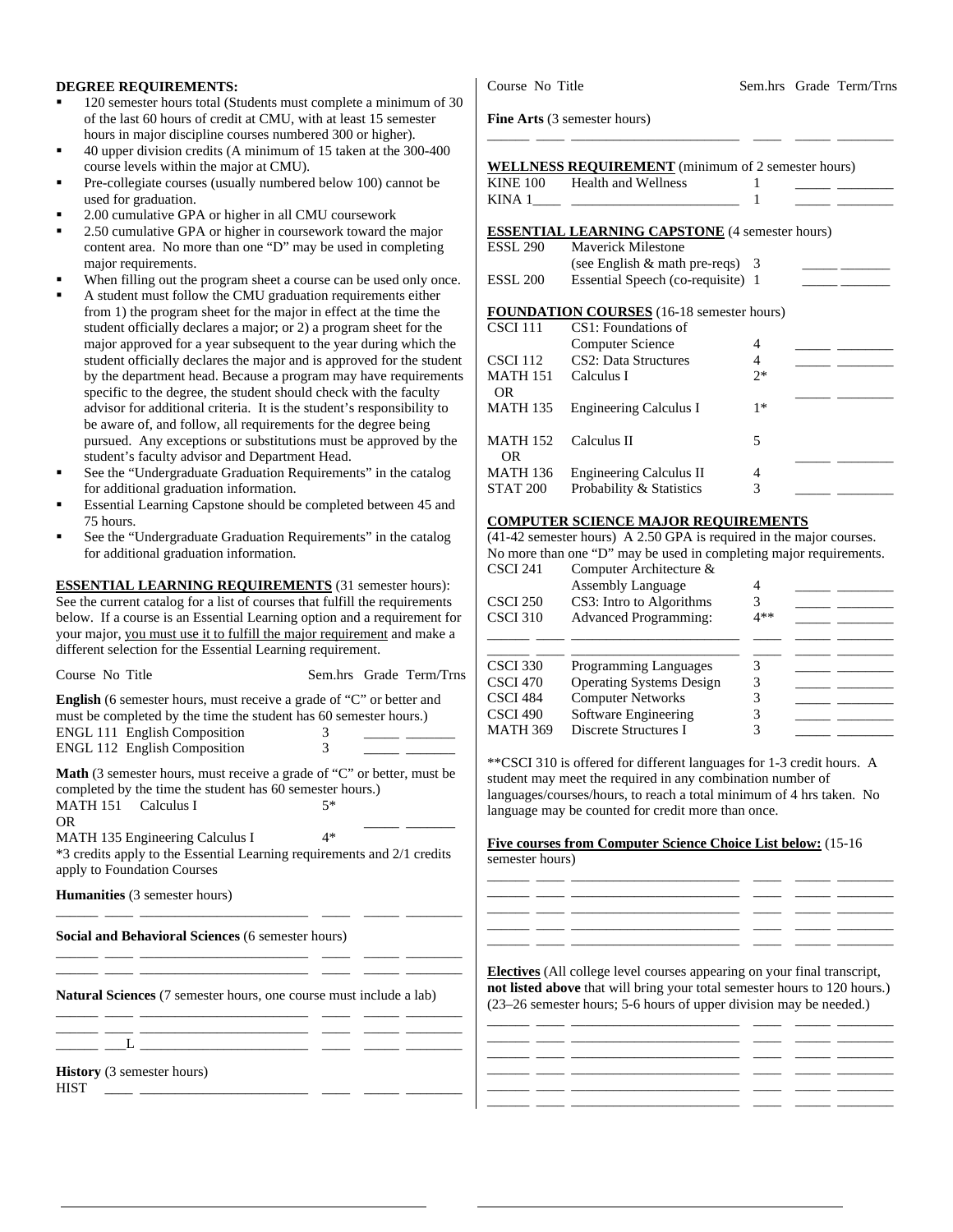#### **Computer Science Choice List:**

CSCI 306 Web Page Design III (3) CSCI 322 Embedded Systems (3) CSCI 333 UNIX Operating Systems (3) CSCI 337 User Interface Design (3) CSCI 345 Video Game Design (3) CSCI 370 Computer Security (3) CSCI 375 Object Oriented Programming (3) CSCI 380 Operations Research (3) CSCI 445 Computer Graphics (3) CSCI 450 Compiler Structure (3) CSCI 460 Database Design (3) CSCI 480 Theory of Algorithms (3) CSCI 486 Artificial Intelligence (3) MATH 361 Numerical Analysis (4)